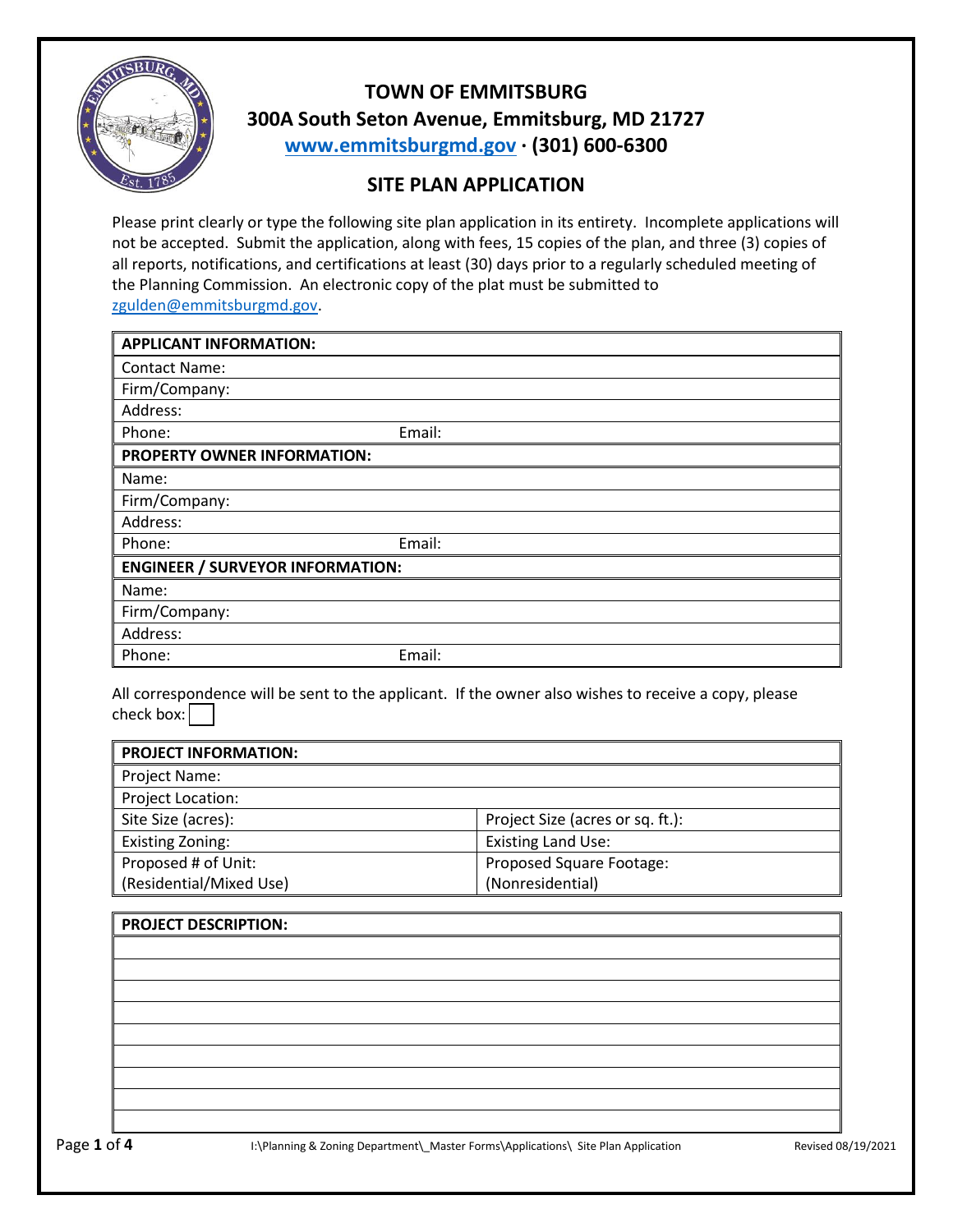| <b>FOREST CONSERVATION INFORMATION:</b>                                                                                                                                                                  |                                                                                                                   |  |  |
|----------------------------------------------------------------------------------------------------------------------------------------------------------------------------------------------------------|-------------------------------------------------------------------------------------------------------------------|--|--|
|                                                                                                                                                                                                          |                                                                                                                   |  |  |
| Please answer the following questions, and provide additional information where requested.<br>1. This project is exempt from Forest Conservation requirements per Town Code §16.48.030.B. Indicate if an |                                                                                                                   |  |  |
| exemption request has been submitted and approval date if applicable.                                                                                                                                    |                                                                                                                   |  |  |
| Yes                                                                                                                                                                                                      |                                                                                                                   |  |  |
|                                                                                                                                                                                                          |                                                                                                                   |  |  |
|                                                                                                                                                                                                          | 2. This project is not exempt from Forest Conservation requirements, and the appropriate Forest Conservation Plan |  |  |
| has been submitted. Indicate approval date if applicable.                                                                                                                                                |                                                                                                                   |  |  |
| Yes                                                                                                                                                                                                      |                                                                                                                   |  |  |
| <b>FLOODPLAIN &amp; WETLANDS INFORMATION:</b>                                                                                                                                                            |                                                                                                                   |  |  |
| Please answer the following questions, and provide additional information where requested.                                                                                                               |                                                                                                                   |  |  |
| 1. Does the lot contain any non-tidal wetlands?                                                                                                                                                          |                                                                                                                   |  |  |
|                                                                                                                                                                                                          |                                                                                                                   |  |  |
| 2. If yes, will there be any wetland disturbance?                                                                                                                                                        |                                                                                                                   |  |  |
| No Notes: No Notes:<br>Yes                                                                                                                                                                               |                                                                                                                   |  |  |
|                                                                                                                                                                                                          |                                                                                                                   |  |  |
| 3. Does the lot contain any 100-year floodplain areas?                                                                                                                                                   |                                                                                                                   |  |  |
| Yes                                                                                                                                                                                                      |                                                                                                                   |  |  |
| 4. If yes, will there be any floodplain disturbance?                                                                                                                                                     |                                                                                                                   |  |  |
| Yes                                                                                                                                                                                                      |                                                                                                                   |  |  |
| 5. Has a floodplain permit application been submitted to MDE? Note application # if applicable.                                                                                                          |                                                                                                                   |  |  |
| Yes                                                                                                                                                                                                      |                                                                                                                   |  |  |
|                                                                                                                                                                                                          |                                                                                                                   |  |  |
| <b>EASEMENTS:</b>                                                                                                                                                                                        |                                                                                                                   |  |  |
| Please answer the following questions, and provide additional information where requested.                                                                                                               |                                                                                                                   |  |  |
| 1. Will any easements be required on the property? Specify type of easement(s).<br>Yes                                                                                                                   |                                                                                                                   |  |  |
| 2. If yes, are the legal agreements being submitted with this application?                                                                                                                               |                                                                                                                   |  |  |
| Yes                                                                                                                                                                                                      |                                                                                                                   |  |  |
| FEES:                                                                                                                                                                                                    |                                                                                                                   |  |  |
| Sketch Plat                                                                                                                                                                                              | 5350.00                                                                                                           |  |  |
| Site Plan                                                                                                                                                                                                | \$1,000.00                                                                                                        |  |  |
| Improvement Plat                                                                                                                                                                                         | \$200.00 per page                                                                                                 |  |  |
| Legal Documents (per document)                                                                                                                                                                           | \$300.00                                                                                                          |  |  |
| Public Works Agreement (per document)                                                                                                                                                                    | \$750.00                                                                                                          |  |  |
| Geographic Information System (GIS) Map Update Fee                                                                                                                                                       | \$1,200.00                                                                                                        |  |  |
| Adequate Public Facilities Ordinance Application                                                                                                                                                         | \$1,000.00                                                                                                        |  |  |
| <b>Forest Stand Delineation Plan</b>                                                                                                                                                                     | \$350.00                                                                                                          |  |  |
| <b>Preliminary Forest Conservation Plan</b>                                                                                                                                                              | \$350.00                                                                                                          |  |  |
| <b>Final Forest Conservation Plan</b>                                                                                                                                                                    | \$350.00                                                                                                          |  |  |
| Combined Preliminary / Final Forest Conservation Plan                                                                                                                                                    | \$700.00                                                                                                          |  |  |
| <b>Request for Forest Conservation Exemption</b>                                                                                                                                                         | \$35.00 per exemption                                                                                             |  |  |
|                                                                                                                                                                                                          |                                                                                                                   |  |  |
| I hereby attest that the information provided on and attached to this application is complete and correct.                                                                                               |                                                                                                                   |  |  |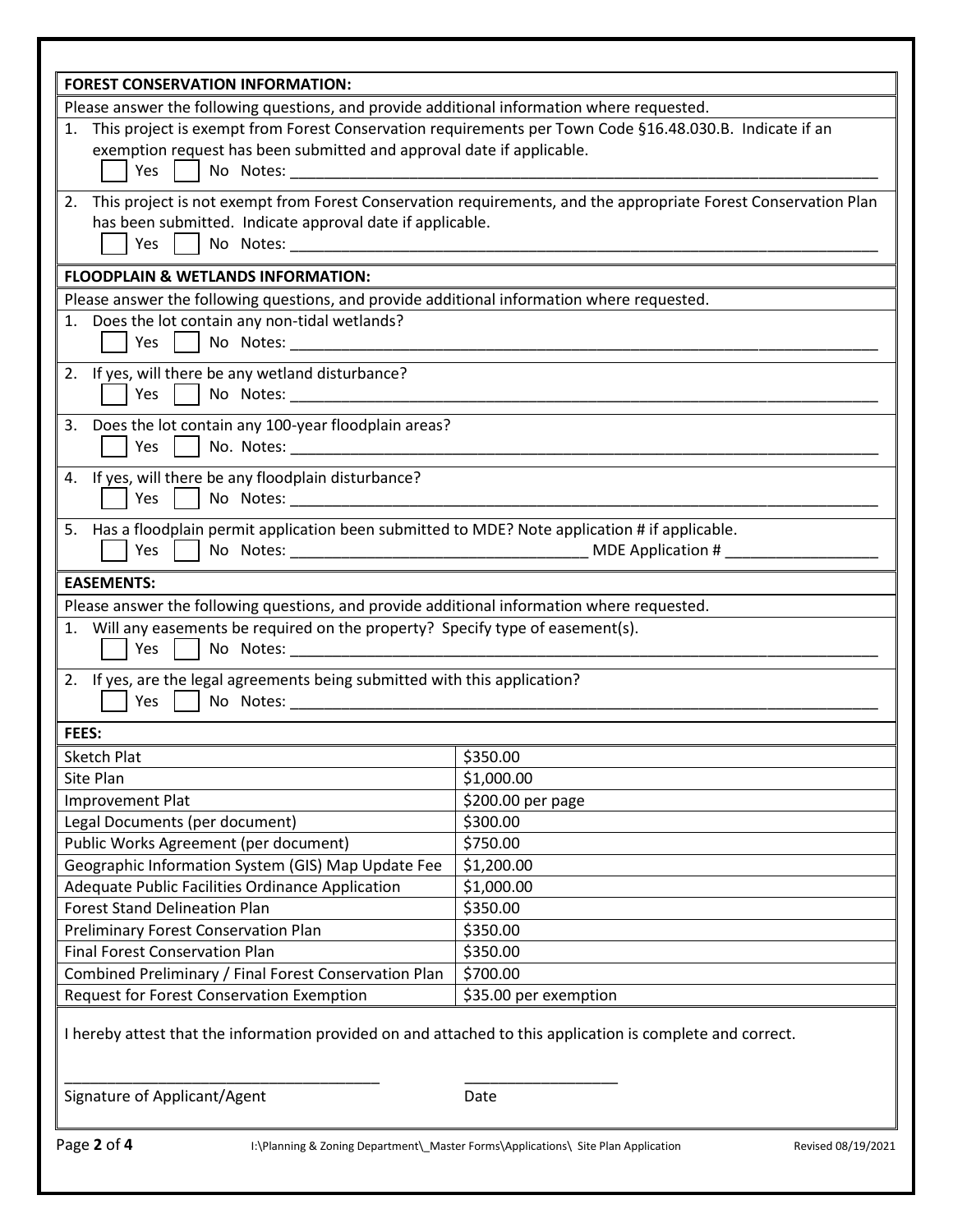

## **TOWN OF EMMITSBURG 300A South Seton Avenue, Emmitsburg, MD 21727 [www.emmitsburgmd.gov](http://www.emmitsburgmd.gov/) · (301) 600-6300**

## **Site Plan Checklist**

*The following information shall be included as part of the site plan application when submitting to the Town. Please include a copy of this checklist when submitting the application.* 

| <b>Project Name:</b>      |  |
|---------------------------|--|
| Address/Location:         |  |
| <b>Property Owner(s):</b> |  |
| Applicant:                |  |

| <b>Item Description</b>                                                                                                |  | <b>Applicant Comments</b><br>(continue on next if needed) |
|------------------------------------------------------------------------------------------------------------------------|--|-----------------------------------------------------------|
| Submit 15 copies of the plan, 3 copies of all reports,                                                                 |  |                                                           |
| notifications, & certifications, one application form, fee(s), and                                                     |  |                                                           |
| an electronic PDF copy of plan & all documents.<br>Details shall include all applicable information in accordance with |  |                                                           |
| Town Code §17.48.050:                                                                                                  |  |                                                           |
| A. Site plan shall have the same format as the preliminary                                                             |  |                                                           |
| plat as required in Town Code §16.24.020.                                                                              |  |                                                           |
| The following information shall be provided by the site<br>В.                                                          |  |                                                           |
| plan:                                                                                                                  |  |                                                           |
| 1. Site location;                                                                                                      |  |                                                           |
| Dimensions of the lot to be built upon;<br>2.                                                                          |  |                                                           |
| 3. Size, height, and location of the structure(s) to be<br>erected;                                                    |  |                                                           |
| Nature of materials to be used on structure's<br>$\mathbf{4}$ .<br>exterior;                                           |  |                                                           |
| 5. Parking. Location, surface material, and road<br>network;                                                           |  |                                                           |
| Water and sewer. On-site location and alignment;<br>6.                                                                 |  |                                                           |
| Storm drainage facilities;<br>7.                                                                                       |  |                                                           |
| Sidewalks;<br>8.                                                                                                       |  |                                                           |
| Landscape plan;<br>9.                                                                                                  |  |                                                           |
| 10. Signs. Location, size, height, and design of all signs;                                                            |  |                                                           |